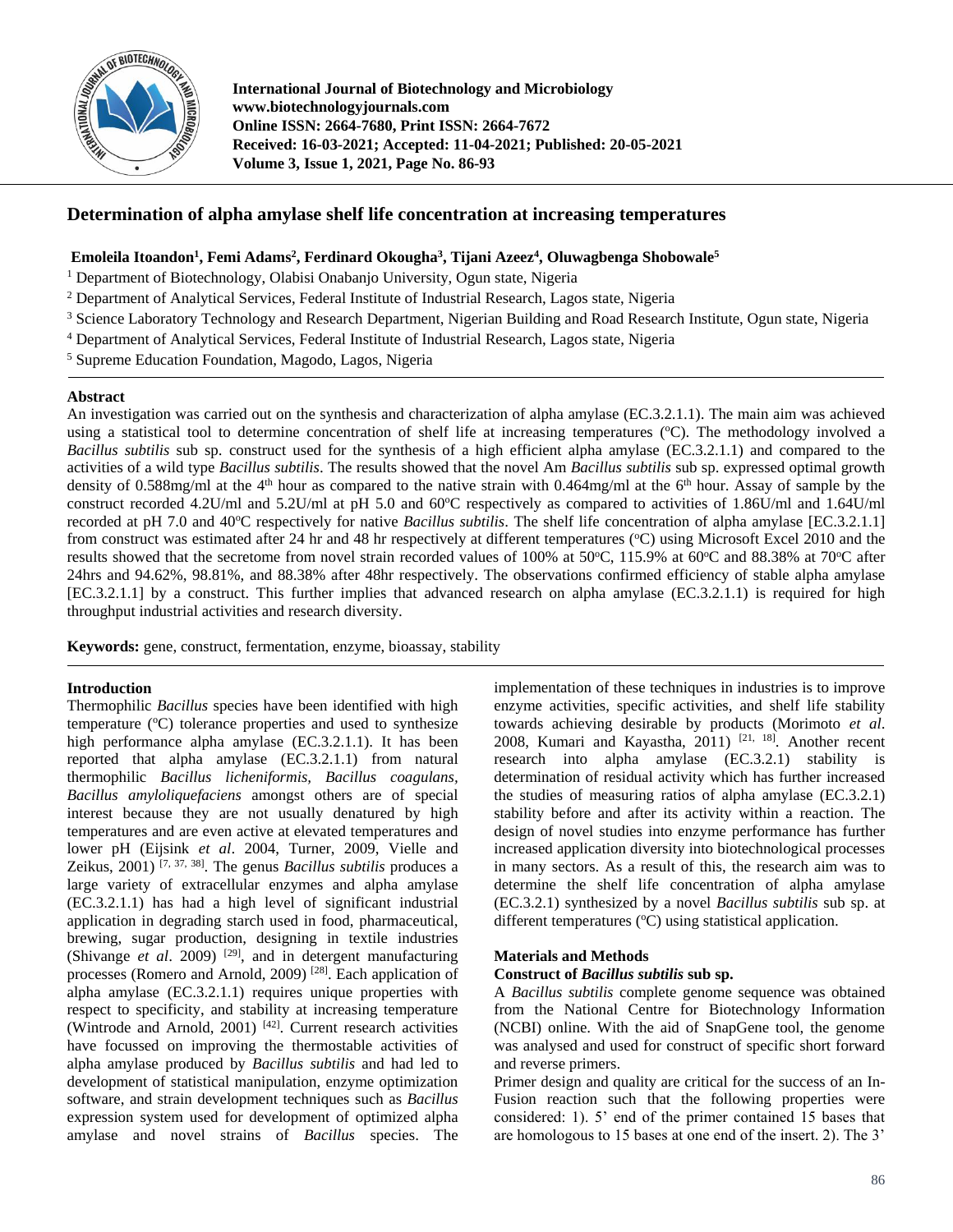end of the primer also contained sequence that was specific to the target gene. 3). GC-content was between 40 - 60%, 4). melting temperature (Tm) was between 58 - 65 $\degree$ C with  $\leq 4\degree$ C. Construction of Expression Plasmid Library for in-fusion reaction procedures was followed according to the user manual of the In-Fusion™ HD PCR Cloning Kit. Genomic deoxyribonucleic acid (DNA) was extracted using the Sigma-Aldrich GenElute™ bacterial genomic DNA Kit (Cat No: NA2120) while following standard protocol and purification was carried out for transformation purpose using commercial available purified kits. The Thermo Scientific GeneJET Miniprep Kit (Cat. No: #K0503) was used for plasmid isolation while Thermo Scientific GeneJET Gel extraction and DNA cleanup Microkit (Cat. No: #K0831) was used for purification. The plasmid DNA isolated from the constructed *Bacillus subtilis* sub specie was used to confirm successful amplification which was done inserting an infusion of aprE signal peptide and target amylase gene using In-Fusion HD Cloning Kit from Takara Laboratories Inc. Cat. Nos. (011614).

A genome amplification as described here was used to develop a novel *Bacillus subtilis* sub specie in our earlier investigation.

## **Microbial Growth**

A pure *Bacillus subtilis* colony of approximately 1.67 X 10<sup>5</sup> cell size in volume was inoculated into 10ml test tube containing 5ml Luria Bertani broth. This reaction was incubated for 6 hrs at 37°C. At the end of the incubation, 1 ml of the specimen from the suspension was further inoculated into a 250 ml conical flask containing 100 ml Luria Bertani Broth and then incubated for  $18$  hrs at  $37^{\circ}$ C. To determine growth density of the cell, 1 ml of the suspension was poured into a cuvette and concentration of the suspension was measured against absorbance at 600nm using a uv spectrophotometer (Spinco Biotech. PVT LTD). This procedure was repeated with the newly constructed *Bacillus subtilis* sub sp. which was obtained following a *Bacillus* expression system protocol as described above. Further analysis was carried out to confirm a successful construct. This was done by growing the novel strain on Luria Bertani fortified with 50ul kanamycin. The ability of the novel strain to grow on the antibiotic is a characteristic of the high performance activity differentiating it from the wild type strain.

## **Amylase Synthesis**

The following ingredients were composed for submerged fermentation technique used for the synthesis of alpha amylase (EC.3.2.1.1): 10.0g tryptone; 5.0g Yeast extract; 10.0g NaCl, 1.0L DdH2O and pH was adjusted to 7.0. The mixture was homogenized using magnetic stirrer with hot plate at a low temperature  $({}^{\circ}C)$ , and furthermore sterilized at 110°C for 10minutes using an autoclave. The temperature of the medium was allowed to drop to room temperature before use. Into two separate 250ml conical flasks labelled A and B, 100ml from the medium above was measured and dispensed into each flasks. 0.5g of potato starch was added respectively into the separate flasks and with the aid of a magnetic stirrer, homogenous mixtures were obtained. 1ml of the wild type *Bacillus subtilis* suspension and 1ml of the constructed *Bacillus subtilis* sub sp. suspension was inoculated separately into flask A and B respectively. The flasks were then incubated at 37°C, speed of 115 rpm for 24 hr. At the end of incubation period, crude extracts of alpha amylase (EC.3.2.1.1) were extracted using a cold centrifuge and kept in 4 <sup>o</sup>C for further analysis

## **Assay of alpha amylase (EC.3.2.1.1)**

Determination of reducing sugars was carried out by dinitrosalicylic acid (DNS) method following the method described according to (Keharom *et al.* 2016)<sup>[16]</sup>. The stock solution of standard maltose (2,000 mg/L) was prepared by dissolving  $0.2$  g of D-(+)-maltose monohydrate in 100 mL deionized water (DI) water. 20 mM sodium phosphate buffer solution with 6.7 mM sodium chloride, was prepared in 250 mL deionized water using sodium hydrogen phosphate 0.7148 g, sodium dihydrogen phosphate 0.6898 g and sodium chloride 0.0980 g, and then adjusted to pH 7.0 with 1M sodium hydroxide. 1% (w/v) starch solution was prepared by dissolving 0.25 g of potato starch in 25 mL of 20 mM sodium phosphate buffer solution (pH 7.0). To facilitate the solubility of starch solution, it was heated directly on a hot plate using constant stirring, bring to boil and maintain the solution at that temperature for 5 min. DNS reagent was prepared by dissolving 1 g of 3,5-dinitrosalicylic acid in 20 mL deionized water. It was then mixed with sodium potassium tartrate tetrahydrate solution (30 g of potassium tartrate tetrahydrate in 2N sodium hydroxide), and heated directly on a hot plate with constant stirring at 50°C and further diluted to 100 mL with deionized water. The stock solution of standard enzyme (10 activity units/mL) was prepared by dissolving 1.949 mg of the enzyme in 10 mL of the sodium phosphate buffer solution under cool condition.

The method of (Morimoto *et al.* 2007)<sup>[21]</sup>; was used to validate alphase amylase activity as described above. 250 µl of enzyme sample was incubated with 250 µl of 1% soluble starch solution in 20 mM phosphate buffer pH 7.0 at 37°C for 30 min. The reducing sugar from each sample was measured by adding 250 µl of 3, 5-dinitro salicylic acid reagent to stop the reaction. The tubes were boiled at  $100^{\circ}$ C for 5 min, cooled and absorbance was measured at 540 nm with the UV spectrophotometer (Spinco Biotech. PVT LTD).

## **Protein estimation**

The protein concentration of the crude amylase samples was determined according to (Mergulhao *et al*. 2005, Lowry *et al*. 1951) <sup>[20, 19]</sup>; using bovine serum albumin (BSA) as standard.

#### **Effect of temperature (<sup>o</sup>C) and pH**

The reaction mixtures for assay were incubated at various temperatures of 30 - 100°C. To 1ml of the incubated samples, 0.5 ml of the enzyme from the different temperature was mixed with 0.5 ml of iodine and the resulting colour (blue black) was determined for its absorbance at 540 nm. Also, for effect of pH, the reaction mixtures prepared were adjusted to different pH values of 2 - 11 using 6N HCl and 5N NaOH solutions intermittently. 0.5 ml of each sample was mixed with  $0.5$  ml of iodine and incubated for 40 minutes at  $30^{\circ}$ C. The resulting colour (blue black) was determined for its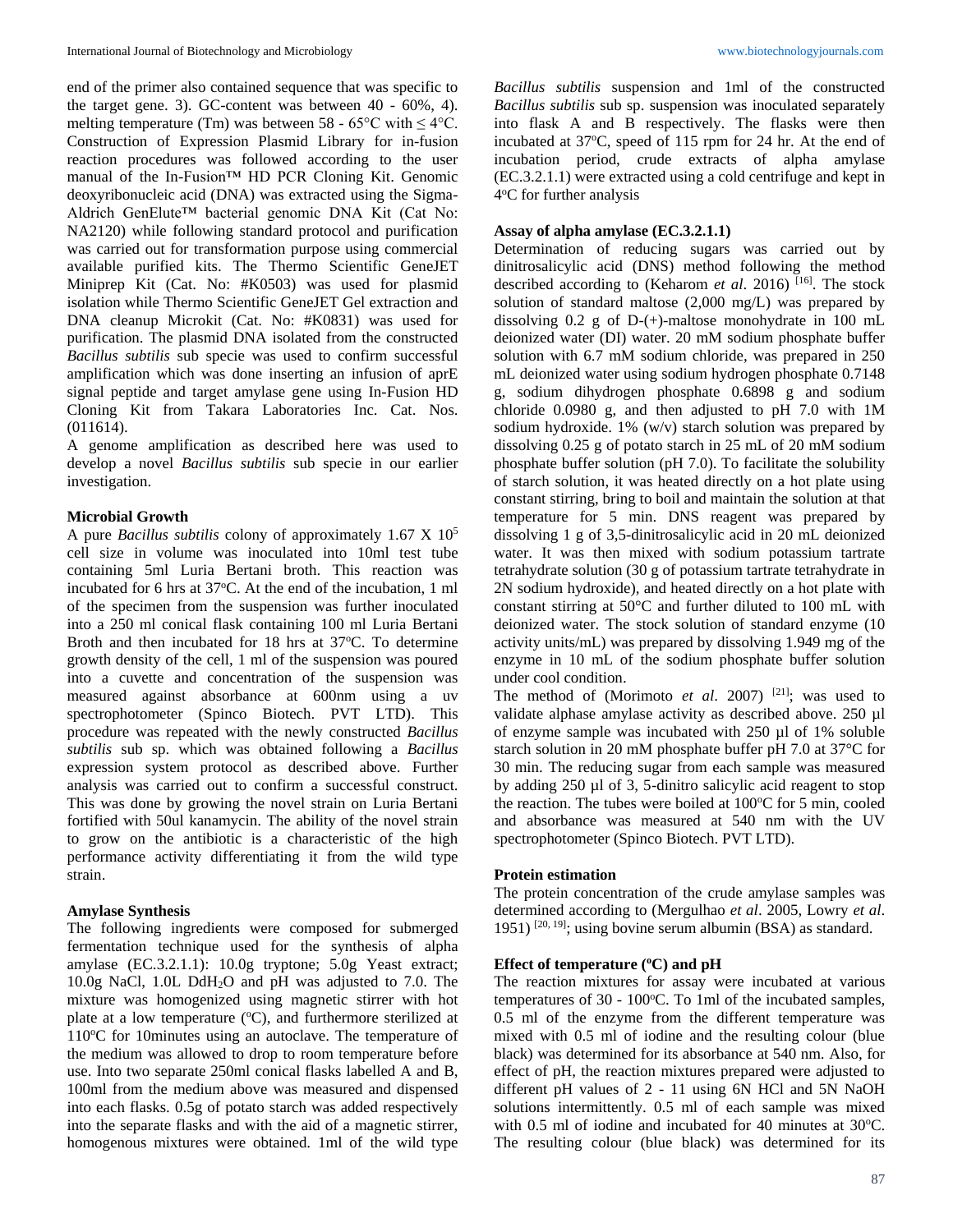absorbance at 540 nm. The concentration of reducing sugar released was then calculated for glucose.

## **Statistical Application**

The shelf life of alpha amylase samples was determined after 24hr and 48hr using Microsoft Excel (2010) version. To determine the shelf life, concentration (%) of thermos-stability at various temperature (°C) calculated and the formula below was used:

Eqn  $1 = 'AGX'/'AG$Y' x 100$ 

Where:

AGX: Relative observations being the determined alpha amylase activities

\$AG\$Y: Absolute observations being determined alpha amylase residual activity.

### **Results**

>160930-R02\_E01\_Mlu\_1\_Mlu\_1\_Reverse.ab1 and 160930- R02\_C01\_Mlu\_1\_Xba\_1\_Forward.ab1 Length: 812

| Identities: 337/472(71%), Gaps: 23/472(4%), Strand: Plus/Plus |     |                                                                                                 |     |
|---------------------------------------------------------------|-----|-------------------------------------------------------------------------------------------------|-----|
| Query                                                         | 32  | GCGgccccgcccgcccccgccggccgaccgattctgttatcccccctttaaccc--tg<br>$\blacksquare$<br>11111<br>Н<br>П | 89  |
| Sbjct                                                         | 35  | GCGGCCCT-CCCGCGCCCCGCCC-CCTACTGTTATTGTTATCCCCCCCTTCACCCCCTC                                     | 92  |
| Query                                                         | 90  | cctccccctcacaccc-ctcctcaccccttccccttcttttccctcctcttttttctctt<br>---                             | 148 |
| Sbjct                                                         | 93  |                                                                                                 | 150 |
| Query                                                         | 149 | 11111111<br>111111111111                                                                        | 206 |
| Sbjct                                                         | 151 | CTTTTTTGATTCGAACTTTAATT-AACCCAATTTCTTCTCCTTCCTTCTTCTCCTTTA                                      | 209 |
| Query                                                         | 207 | tttctattgttt-ttgtctc-at-tcct-ttcctttccctactcattcttcctcctcctt<br>$\perp$                         | 262 |
| Sbjct                                                         | 210 |                                                                                                 | 269 |
| Query                                                         | 263 | cctccttctttt-ttcATATTAATCTCTTTTACTGCCTTATTGATGCctctcattgtttc<br>$\frac{1}{1}$<br>111111         | 321 |
| Sbjct                                                         | 270 |                                                                                                 | 329 |
| Query                                                         | 322 | tctcattaattctctttcactctatcc-tcccccaattctctc-tctctcccGATACACC                                    | 379 |
| Sbjct                                                         | 330 | TTTCATTAATTTATTCTAAATCTCTCGATTCTCCAATTTTCTAATCTCTTCTGAT-CAGC                                    | 388 |
| Query                                                         | 380 | Ш<br>,,,,,,,,                                                                                   | 439 |
| Sbjct                                                         | 389 | C-TTTCTTTGATCAGACATGCCTGATCCACTAAGCGGCCTAATCCATGCCTTG--ATAGA                                    | 445 |
| Query                                                         | 440 | TCCTTCACAGATCGAGTTTTGGTTCAGTCAACGCGGTGGGCGCATC<br>489                                           |     |
| Sbjct                                                         | 446 | 497<br>TTTGGTTCGGGCAAAGGTCTAATCATGGTTTTGTCAACGCTATGGGTGCATC                                     |     |

**Fig 1:** A complete aligned forward and backward sequence of the constructed Bacillus subtilis sp. using the Nucleotide FASTA (Aligned Sequence) programme within the National Centre for Biotechnology Information (NCBI) software. The information about the sequence was also provided indicating Sequence ID: Query\_10235, Length: 916, Range 1: 35 to 497, Score:174, bits (192), and Expect:2e-47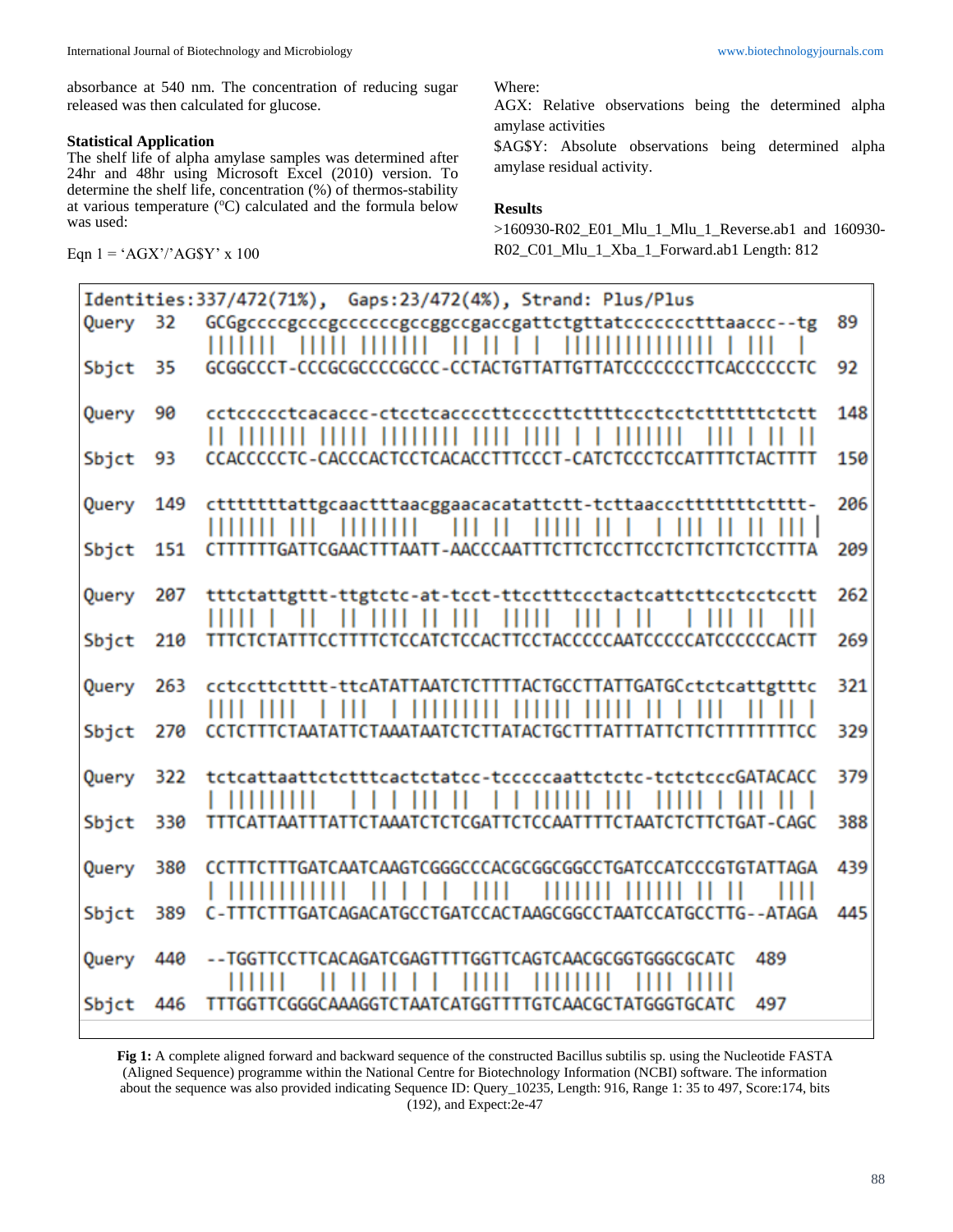**Table 1:** Microbial activities showing a complete analytical routine carried out using the constructed *Bacillus subtilis* sub sp.





**Fig 2:** Microbial Growth Curves. A comparative growth curve representative growth density of wild type *wt Bacillus subtilis* and constructed *Am Bacillus subtilis* sub sp.



**Fig 3:** Effect of temperature (°C) range on different samples of alpha amylase activity synthesized by wild type *wt Bacillus subtilis* and constructed *AmBacillus subtilis* sub sp.



**Fig 4:** Effect of pH range on different samples of alpha amylase activity synthesized by wild type *wt Bacillus subtilis* and constructed *Am Bacillus subtilis* sub sp.



**Fig 5:** Alpha amylase shelf life curves after 24hr. The concentration of thermo-stability of alpha amylase samples produced by both wild type *wt Bacillus subtilis* and constructed *Am Bacillus subtilis* sp. are represented in the above figure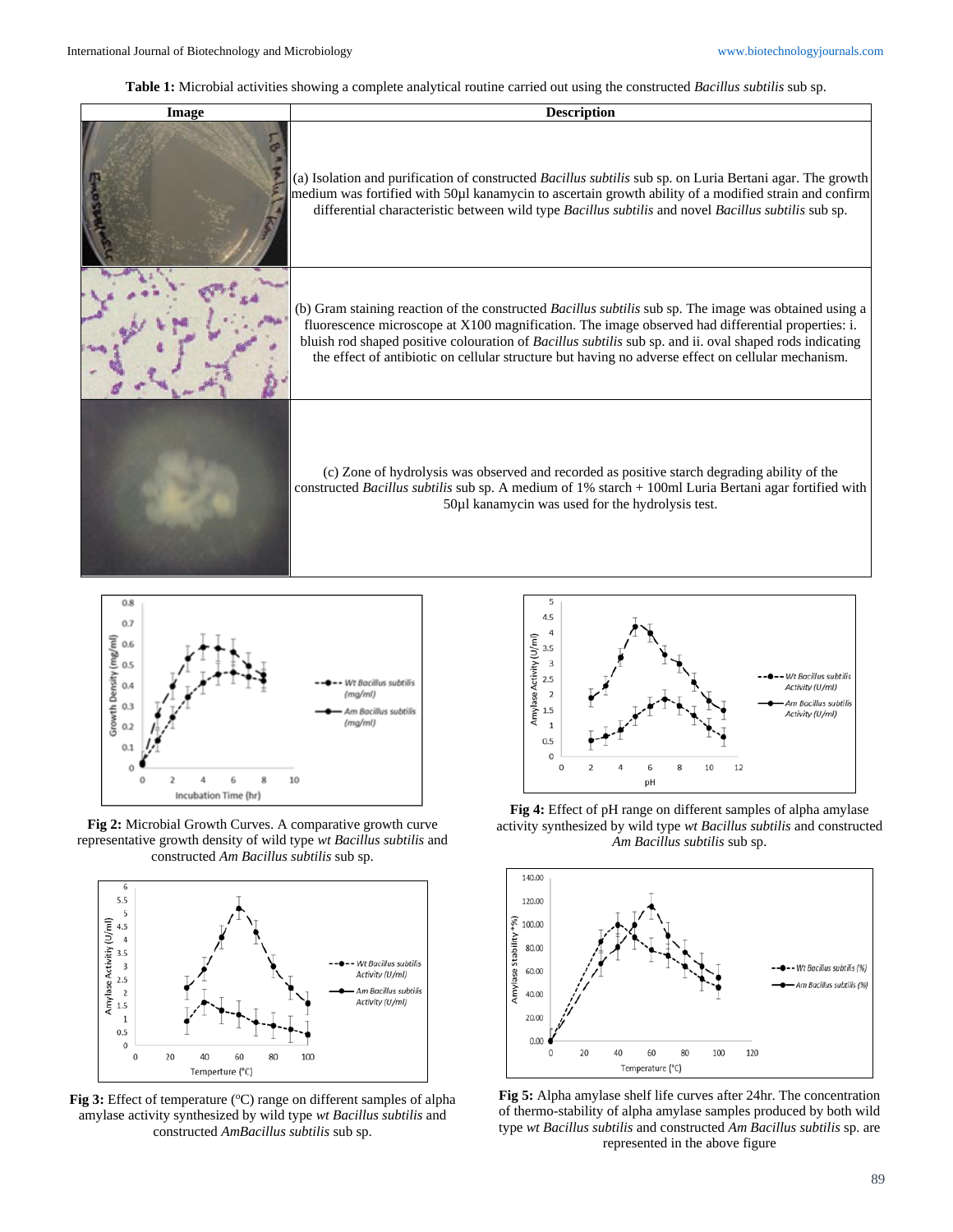

**Fig 6:** Alpha amylase shelf life curves after 48hr. The concentration of thermo-stability of alpha amylase samples produced by both wild type wt *Bacillus subtilis* and constructed *Am Bacillus subtilis* sp. are represented in the above figure

#### **Discussion**

Current research investigations have shown that the selection of an appropriate host and suitable production conditions is necessary for an efficient downstream processing. It has been established that extracellular proteins from thermophiles offer several advantages compared to secretomes from mesophilic strains, such as longer useful shelf life, less contamination problems and increased chemical resistance (Dey *et al*. 2016, Drejer *et al*. 2018, Haq *et al*. 2010, Dai *et al*. 2020) [5, 6, 13, 2] . In this investigation, an area of research interest was identified, resulting from the activities of the high performance alpha amylase synthesized by a constructed Am *Bacillus subtilis* sub sp.

## **Alpha amylase genome construct**

The development of a newly constructed *Bacillus subtilis* sub sp. was carried using the *Bacillus* expression system kit obtained from Takara. The procedure led to the production of competent cells which were infused with designed primers, signal peptide bond and amyl promoters, all supplied along with the kit except for the designed primers which were modulated using the SnapGene tool. The infusion was amplified using 3 step PCR amplification protocol and further expressed in an empty *Bacillus subtilis* host. The confirmation of a successful infusion was tested on a kanamycin Luria Bertani agar. Isolation of Plasmid DNA was carried out to identify the sequence of the newly alpha amylase genome as shown in Figure 1. Using the National Centre for Biotecnology Information (NCBI) software to analyse the genome, the analysis showed the successful aligned nucleotide, and sequence length. In this investigation, the newly *Bacillus subtilis* sub sp. was used for the production of high performance alpha amylase [EC.3.2.1.1]. Related article according to (Yao *et al*. 2019, Hamoen *et al*. 2003, Ravn *et al*.  $2003$ )  $[43, 12, 27]$  confirmed that the performance of protein precursor transmembrane transport is related to the amino acid sequences of the signal peptide and the mature protein, as well as their interaction with related intracellular elements. Compared to *B. licheniformis* and *B. amyloliquefaciens*,

constructed *Bacillus subtilis* have shown great potential as a host for secretion of alpha amylase [EC.3.2.1.1] (Wei *et al*. 2015, Niu *et al*. 2009) [40, 22] .

### **Microbial Analysis**

The protocol of *Bacillus* express system was carried out to achieve a new strain and its activities were studied monitored following standard conditions as illustrated in Table 1. From Table 1, a pure colony of the newly constructed Am *Bacillus subtilis* sub sp. was used to express high performance on as described in the images 1a, 1b, and 1c.

From the table, the strain was re-isolated and purified using Luria Bertani Agar fortified with 50µl kanamycin. The ability of the strain to grow on an antibiotic is now a known characteristic attributed to an optimized genome which is an added advantage over the wild type *Bacillus subtilis.* Both biochemical and physiological tests were employed to identify and characterise the construct. As shown in 1b, following the techniques prescribed by the Bergey's Manual of Systematic Bacteriology (BMSB) (Kersters and Vancanneyt, 2005)<sup>[17]</sup> a singular colony was used for further identification on gram's reaction. The result showed a rod shaped cellular structure, sometimes in cluster, singular or paired as recorded with aid of a fluorescence microscope at X100 magnification as shown in 1b. Screening ability of the new construct was further determined to express high performance. A pure colony was grown on 1% starch Luria Bertany agar fortified with 50µl kanamycin for the screening of amylase. The medium was incubated at 45 °C for 24 h. A positive reaction was observed by the size of the clearing zone as shown in 1c. It has been determined that the higher the diameter of clearing zone, the higher the activity produced by the enzyme, in this case alpha amylase [EC.3.2.1.1], measured by centimetres (Thebti *et al*. 2016) [36] .

#### **Microbial Growth Rate**

With much relevance to the performance of a strain, several research activities have differentiated effect of temperature  $({}^{\circ}C)$ , and time (hr) on strain growth density (g/ml) which can be illustrated with the growth curve differentiating activities occurring within the cell. These conditions help to define the growth curves which are obtained by measuring the optical density (OD) of cell populations over time and thus apply differently to various microorganisms that are controlled by genes and activation timing. In this experiment Am *Bacillus subtilis* sub specie recorded optimum growth density of 0.588  $(g/ml)$  at 4th hour while wild type recorded 0.464  $(g/ml)$  at 6th the hour, by growing the bacteria in Luria Bertani broth at  $45^{\circ}$ C for 48 hour separately as shown in Figure 2. The increasing growth rate activity of a competent cell has intensively been studied revealing improved regulatory activities within a culture medium, especially during their entrance to stationary phase (Hazebrouck *et al*. 2007) [14] . The growth rate of the constructed Am *Bacillus subtilis* sub sp. confirmed with studies that have shown that when cellular type enters stationary phase depending of physiological factors, they start to differentiate into various subpopulations. Some of them become motile, while the others form biofilm (Westers *et al.* 2004)<sup>[41]</sup>; secrete degradative enzymes and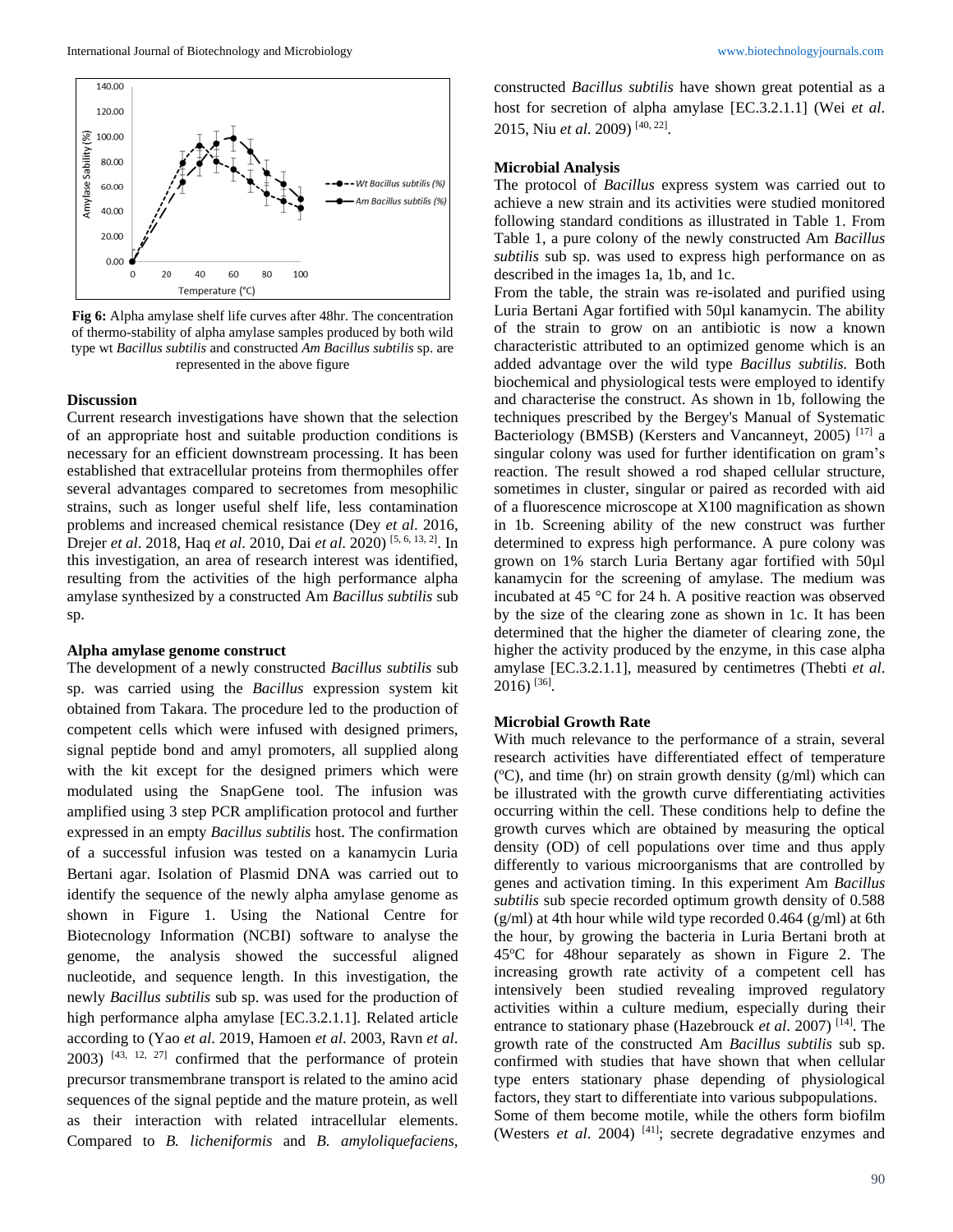antibiotics (Haki and Rakshit, 2003)<sup>[11]</sup>; or finally sporulate (Ramachandra et. al. 2004)<sup>[26]</sup>. Another small subpopulation differentiates into competent cells able to take up extracellular DNA (Gonzalez-Pastor *et al.* 2003)<sup>[10]</sup>. This finding further agrees with the reports of (Slimane *et al*. 2015, Henshaw ans Wakil, 2019, Singh *et al*. 2014) [34, 15, 32] stating that growth of natural and reengineered thermophilic *Bacillus spp.* is faster than wild type and increases in density along with time.

## **Effect of optimal temperature ( <sup>o</sup>C)**

Temperature have been shown to affect an enzyme either by a direct influence on the reaction or in thermal denaturation of the enzyme at elevated temperatures (Demirkan *et al*. 2011)  $[4]$ . In this investigation, the effect of temperature ( $^{\circ}$ C) range of  $30 - 100$ <sup>o</sup>C on samples of alpha amylase samples synthesized by amplified (Am) *Bacillus subtilis* sub sp and wild type (wt) *Bacillus subtilis* was determined and the results are illustrated in Figure 3. From the figure above, activities of alpha amylase synthesized by Am *Bacilus subtilis* sub sp and wt *Bacillus*  subtilis recorded 5.2U/ml and 1.64U/ml at 60°C and 40°C respectively. The relevance of temperature effect is a highly sensitive parameter for α-amylase productivity and this is varied from one strain to another (Sivakumar *et al.* 2011)<sup>[33]</sup>. Our result can be compared to studies of (Far *et al*. 2020) [9] while investigating the thermostability of alpha amylase from other *Bacillus* species, and report by (Simair *et al*. 2017) [30] on maximum amylase production from optimized *Bacillus* WA21 was observed above 45°C. Bacilli alpha amylase activities against temperature  $(^{\circ}C)$  effect determined by various research investigations have shown that optimal temperature range are 50 - 90ºC, and this has made the enzyme highly favourable at high temperatures to various industries utilizing starch.

#### **Effect of optimal pH**

The normal pH ranges from 6.0 to 7.0 have been reported for wild type Bacillus subtilis growth and enzyme activity and when pH is altered, the activity is affected by denaturation. The effect of ionic concentration often defines an enzyme functionality on substrate active site complementary to the shape, size, and rate of reaction. In this investigation, the effect of pH ranges  $2 - 11$  on the activities of alpha amylase samples was determined. The results obtained showed various activities of the alpha amylases produced by wild type wt *Bacillus subtilis* and the newly constructed Am *Bacillus subtilis* sub sp. as described in Figure 4.

From the figure, activities of 4.2U/ml and 1.86U/ml were recorded at pH 5.0 and pH 7.0 for the newly constructed strain and wild type respectively. A good industrial catalyst should be stable under the toughest operating conditions and for long durations (Pal and Khanum, 2010)<sup>[23]</sup>. These findings are similar to results by (Singh *et al*. 2012, Suribabu *et al*. 2014, Dash *et al*. 2015, Asgher *et al*. 2007) [31, 35, 3, 1] recorded for a both wild type and thermophilic *Bacillus* spp.

#### **Estimation of Shelf Life Concentration**

Recent research investigations have identified alpha amylase [EC.3.2.1.1] to be stable at increasing temperatures and adaptive to harsh industrial process but also can be denatured buy the same conditions. In this investigation we went ahead

to justify the performance of the alpha amylase produced by the constructed Am *Bacillus subtilis* sub sp. by a statistical approach. Using Microsoft Excel 2010 version, shelf life concentration was calculated after 24hr and 48hr, and the results are illustrated in Figure 5 and 6 respectively. From Figure 5, shelf life concentration recorded 100%, 115%, and 90.84% stability at 50 $\degree$ C, 60 $\degree$ C and 70 $\degree$ C respectively after 24hr, From Figure 6, the shelf life concentration recorded 694.62%, 98.81% and 88.38% at 50°C, 60°C, and 70°C after 48hr. Several methods have been utilized to achieve a stable alpha amylase [EC.3.2.1.1], such as i. extraction from native extremophile microorganisms, ii. extraction from genetically manipulated microorganisms; iii. protein engineering, iv. enzyme immobilization and some statistical approach have also been used to isolate and determine performance of alpha amylase [EC.3.2.1.1.1] (Prajapati *et al*. 2013) [25] . Similar studies involve the use Response Surface Methodology (RSM) which is described as collection of experimental strategies, mathematical methods and statistical inference for constructing and exploring an approximate functional relationship between a response variable and a set of design variables have been documented (Elibol, 2004, Zhao *et al*. 2011, Pilai *et al*. 2011, Vishwanatha *et al*. 2020) [8, 44, 24, 39] . The relevance of this type of statistical approach can be used to estimate shelf life concentration to further explain the combined effects of all the factors in a fermentation process.

### **Conclusion**

Although the importance and relevance of a hyper active strain and an efficient enzyme such as Bacilli and alpha amylase [EC.3.2.1.1] have been well documented as keys factors promoting biotechnological significance towards industrialization, there is need to diversify research investigations into understanding interactions between and within a reaction as in the case of enzyme and substrate concentrations.

The demand for hyper active alpha amylase is increasingly required for biotransformation and biodegradation but the need to understand its shelf life concentration is most relevant to every reaction. In this research investigation, we used a statistical approach to predict and confirm alpha amylase activity at different temperature, and thermostability by evaluating shelf life concentration using a statistical approach

#### **Acknowledgment**

We wish to sincerely appreciate the Microbial Engineering Group, International Centre for Genetic Engineering and Biotechnology (ICGEB), Delhi, New Delhi, for providing a Takara Infusion Kit *Bacillus* Expression System and the Department of Microbiology, Olabisi Onabanjo University for supporting the research investigation.

### **Reference**

- 1. Asgher M, Asad J, Rahman S, Legge R. "A thermostable α-amylase from a moderately thermophilic Bacillus subtilis strain for starch processing," Journal of Food Engineering,2007:79(3):950–955. https://doi.org/10.10 16/j.jfoodeng.12.053
- 2. Dai J, Dong A, Xiong G, Liu Y, Hossain Md S, Liu S, *et al*. Production of Highly Active Extracellular Amylase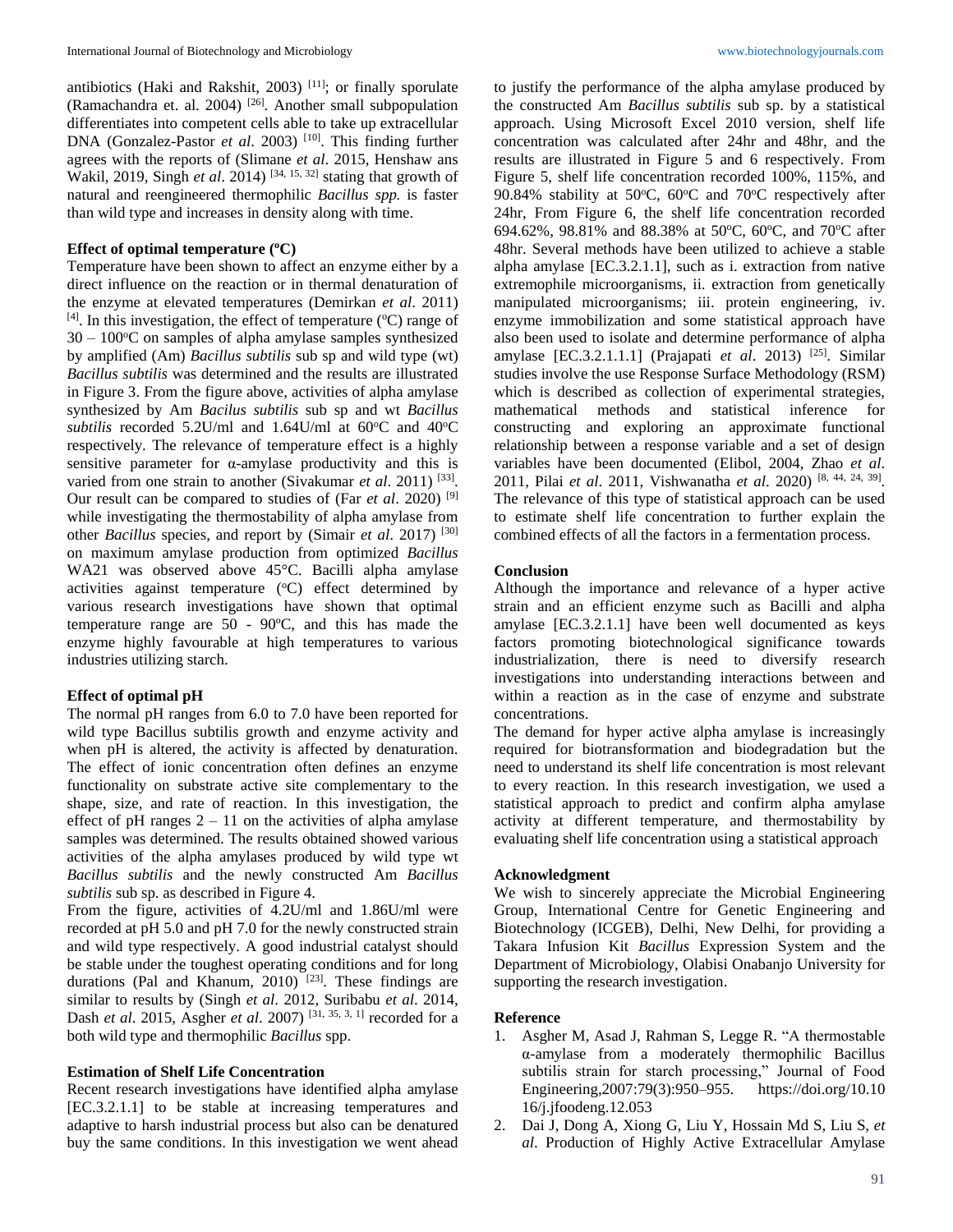and Cellulase from Bacillus subtilis ZIM3 and a Recombinant Strain with a Potential Application in Tobacco Fermentation. Front. Microbiol,2020:11:1539. doi: 10.3389/fmicb.2020.01539

- 3. Dash BK, Rahman MM, Sarker PK. Molecular Identification of a Newly Isolated Bacillus subtilis BI19 and Optimization of Production Conditions for Enhanced Production of Extracellular Amylase. Biomed Res Int, 2015:2015:859805. doi: 10.1155/2015/859805
- 4. Demirkan E. Production, purification, and characterization of α-amylase by Bacillus subtilis and its mutant derivates. Turkish Journal of Biology,2011:35(6):705–712. doi: 10.3906/biy-1009-113.
- 5. Dey TB, Kumara A, Banerjeeb R, Chandnaa P, Kuhad RC. Improvement of microbial α-amylase stability: Strategic approaches. Process Biochemistry,2016:51(10);1380-1390, https://doi.org/1 0.1016/j.procbio.06.021
- 6. Drejer EB, Hakvåg S, Irla M, Brautaset T. Genetic tools and techniques for recombinant expression in thermophilic bacillaceae. Microorganisms, 2018, 6(2).
- 7. Eijsink VG, Bjork A, Gaseidnes S, Sirevag R, Synstad B, Van Den Burg B, *et al*. Rational engineering of enzyme stability. J Biotechnol, 2004:113:105–120. https://doi.org/10.1016/j.jbiotec.
- 8. Elibol M. Optimization of medium composition for actinorhodin production by Streptomyces coelicolor A3(2) with response surface methodology. Process Biochem,2004:39:1057–1062. doi: 10.1016/S0032- 9592(03)00232-2.
- 9. Far BE, Ahmadi Y, Khosroshahi AY, Dilmaghani A. Microbial Alpha-Amylase Production: Progress, Challenges and Perspectives. Adv Pharm Bull,2020:10(3):350–358. doi: 10.34172/apb.2020.043
- 10. González-Pastor JE, Hobbs EC, Losick R. Cannibalism by sporulating bacteria. Science,2003:301:510–513. http://doi:10.1126/science.1086462
- 11. Haki GD, Rakshit SK. Developments in industrially important thermostable enzymes: a review. Bioresour Technol,2003:89(1):17-34. http://dx.doi.org/10.1016/S09 60- 8524(03)00033-6
- 12. Hamoen LW, Venema G, Kuipers OP. Controlling competence in Bacillus subtilis: shared use of regulators. Microbiology,2003:149:9–17. http://doi:10.1099/mic.0.2 6003-0
- 13. Haq I, Ali S, Javed MM, Hameed U, Saleem A, Adnan F, *et al*. Production of alpha amylase from a randomly induced mutant strain of Bacillus amyloliquefaciens and its application as a desizing in textile industry. Pakistan Journal Botany,2010:42(1):473-484.
- 14. Hazebrouck S, Pothelune L, Azevedo V, Corthier G, Wall JW, Langella P. Efficient production and secretion of bovine β-lactoglobulin by Lactobacillus casei. Microbial Cell Factories,2007:6:12. https://doi.org/10.1186/1475- 2859-6-12.
- 15. Henshaw E, Wakil SM. Effect of Agitation Speed and Incubation Time on Amylase Production by Bacillus Species Isolated from Malted and Fermented Maize (Zea mays). Microbiology Research Journal International,2019:27(3):1-7. DOI: 10.9734/MRJI/2019/

v27i330097

- 16. Keharom S, Mahachai R, Chanthai S. The optimization study of α-amylase activity based on central composite design-response surface methodology by dinitrosalicylic acid method. International Food Research Journal,2016:23(1):10-17.
- 17. Kersters K, Vancanneyt M. Bergey's Manual of Systematic Bacteriology. Springer Verlag, 2005.
- 18. Kumari A, Kayastha AM. "Immobilization of soybean (*Glycine max*) *α*-amylase onto Chitosan and Amberlite MB-150 beads: optimization and characterization," Journal of Molecular Catalysis B,2011:69(1-2):8–14. https://doi.org/10.1016/j.molcatb.2 010.12.003
- 19. Lowry OH, Rosbrough NJ, Farr AL, Randall RJ. Protein measurement with the Folin phenol reagent. J. Biol. Chem, 1951:193(1): 265–275.http://doi/pdf/10.1046/j.136 5-2672.1997.00145.
- 20. Mergulhão F, Summers DK, Monteiro GA. Recombinant protein secretion in Escherichia coli. Biotechnology Advances,2005:23(3):177-202. doi: 10.1016/j.biotechad v.2004.11.003
- 21. Morimoto T, Kadoya R, Endo K, Tohata M, Sawada K, Liu S, *et al*. Enhanced recombinant protein productivity by genome reduction in *Bacillus subtilis*. DNA Res.,2008:15:73-81. http://doi:10.1093/dnares/dsn002.
- 22. Niu D, Zuo Z, Shi GY, Wang ZX. High yield recombinant thermostable alpha-amylase production using an improved Bacillus licheniformis system. Microb Cell Fact,2009:31(8):58. doi: 10.1186/1475-2859-8-58.
- 23. Pal A, Khanum F. Production and extraction optimization of xylanase from Aspergillus niger DFR-5 through solidstate-fermentation. Bioresource Technology,2010:101(19):7563–7569. doi: 10.1016/j.bi ortech.2010.04.033.
- 24. Pillai P, Mandge S, Archana G. "Statistical optimization of production and tannery applications of a keratinolytic serine protease from Bacillus subtilis P13," Journal of Process Biochemistry,2011:46(5):1110–1117. https://d oi.org/10.1016/j.procbio.2011.01.030
- 25. Prajapati VS, Trivedi UB, Patel KC. Optimization of glucoamylase production by Colletotrichum sp. KCP1 using statistical methodology. Food Sci Biotechnol,2013:22:31–38. doi: 10.1007/s10068-013- 0005-0.
- 26. Ramachandran S, Patel AK, Nampoothiri KM, Chandran S, Szakacs G, Soccol CR, *et al*. "Alpha amylase from a fungal culture grown on oil cakes and its properties". Brazilian Archives of Biology and Technology,2004:47(2):309-317.
- 27. Ravn P, Armau J, Madsen SM, Vrang A, Israelsen H. Optimization of signal peptide SP310 for heterologous protein production in Lactococcus lactis. Microbiology,2003:149(2):193–201. http://dx.doi.org/ 10.1099/mic.0.26299-0
- 28. Romero PA, Arnold FH. Exploring protein fitness landscapes by directed evolution. Nat Rev Mol Cell Biol,2009:10:866–876 doi: 10.1038/nrm2805
- 29. Shivange AV, Marienhagen J, Mundhada H, Schenk A, Schwaneberg U. Advances in generating functional